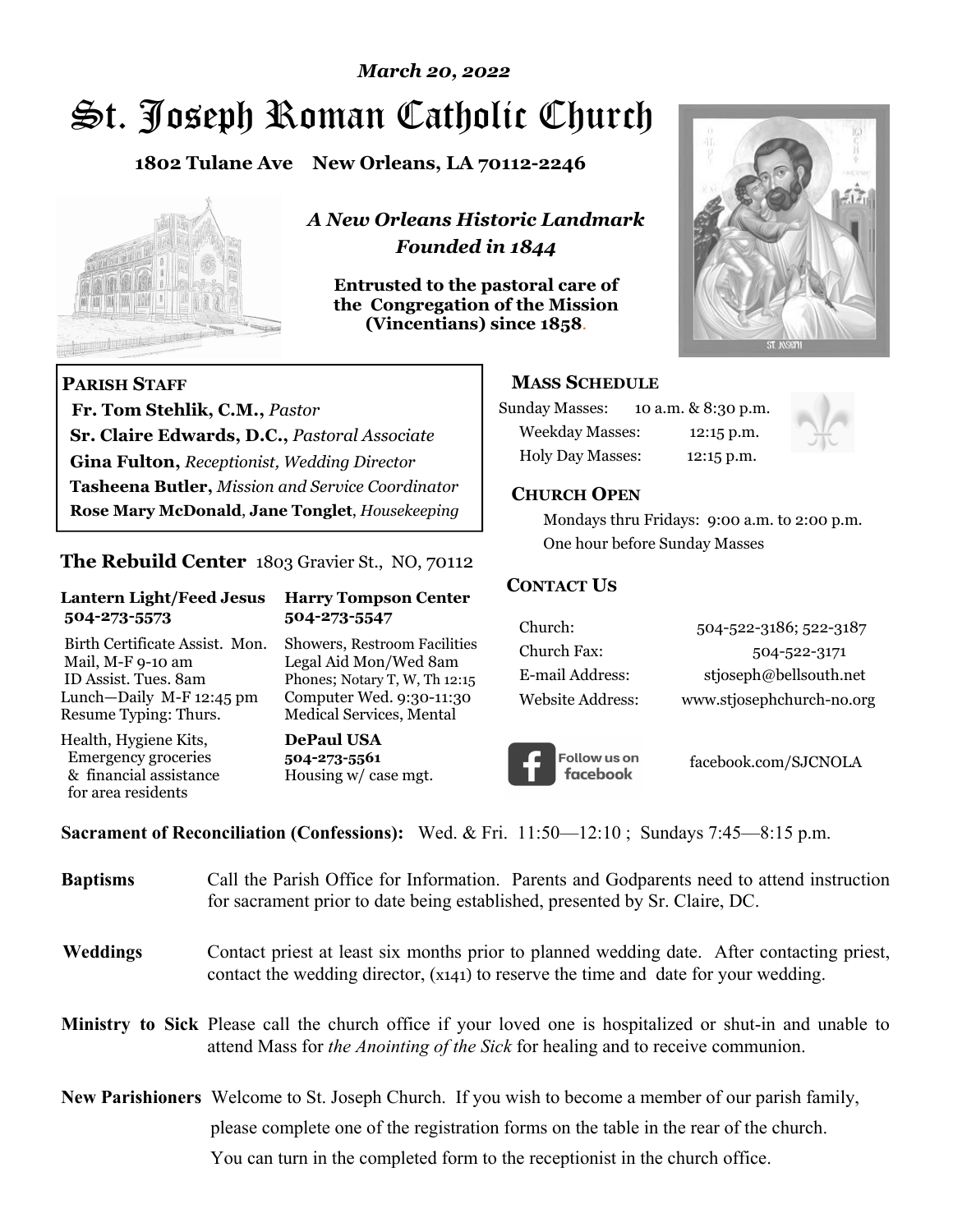# **Third Sunday of Lent** March 20, 2022



## **10:00 am** *St. Joseph Parishioners and Benefactors*

 **8:30 pm Joseph Morales +; Myrtle Z. Weaver; Samuel J. Weaver; Bernanrd E. Eble II; Esther L. Eble**

| Monday, March 21, 2022—                                                                                                                                                              | Sunday, March 20, One in Faith #987                                      |
|--------------------------------------------------------------------------------------------------------------------------------------------------------------------------------------|--------------------------------------------------------------------------|
| 12:15 pm Randon Williams +; Mary Ellen Quinn                                                                                                                                         | <b>READINGS FOR THE WEEK</b>                                             |
| Tues, March. 22, 2022-                                                                                                                                                               | Monday: 2 Kgs 5:1-15; Ps 42-43; Lk 4:24-30                               |
| 12:15 pm Randy Eckstein +; Jane Tonglet +                                                                                                                                            | Tues.: Dn 3:25, 34-43; Ps 25:4-9; Mt 18:21-35                            |
| Wed., March 23, 2022—St. Turbius                                                                                                                                                     | Wednesday: Dt 4:1-9; Ps 147:12-20; Mt 5:17-19                            |
| 12:05 pm Anthony D' Alfonso                                                                                                                                                          | Thursday: Jer 7:23-28; Ps 95:1-9; Lk 11:14-23                            |
| Thursday, March 24, 2022—<br>12:15 pm Sr. Janet Wolfe, D.C. +; Phyllis D. Chauvin<br>Friday, March 25, 2022—Annunciation of the Lord<br>12:15 pm Daughters of Charity; Jimmy Wylie + | Fri: Is 7:10-14; Ps 40; Heb 10:4-10; Lk 1:26-38                          |
|                                                                                                                                                                                      | Sat.: Hos 6:1-6; Ps 51:3-4, 18-21; Lk 18:9-14                            |
|                                                                                                                                                                                      | Jos 5:9a, 10-12; Ps 34:2-7;<br>Sunday<br>2 Cor 5:17-21; Lk 15:1-3, 11-32 |

#### **YOUR PRAYERS ARE ASKED FOR THE FOLLOWING PARISHIONERS , WHO ARE IN NEED OF HEALING:**

 Beatrice Augustin, Anthony Blaise, Clarke Bordelon, Lawrence & Mamie Brown, John & Cindi Caron, Ellen Carty, Sue Dakote, Gretchen Delo, Joyce Delo, Mary Duet, John & Kathleen Gebbia, John & Sylvia Powell, Joseph Delay, Terry Eggleston, Linda Elwood, Francis Frught, Heather Faircloth, June & Mark Eiserloh, Frances Fiegler, Shirley Gaither, Nancy Hale, CHF, Roselyn Hansen, John Hakanson, Sarah Hollier-Watkins, Jim Karam, Bill Kroetz, Nowell Lacking, Ken & Bette Kussman, Landy Lanza, James Leung, Andrew Marino, Sara Marino, Troy Martinez, Karen McCoy, Donna Moore, Frank Morales, Maura O'Donovan, CHF; Mark Owen; Lester Powell, Joyce Randolph, Tina Roderfeld, Bernie Saul; Julius Saul; Pippy Sanders, Anthony, Donnie and Jennie Satcher, Louise Sonnier, Mel & Gaspar Schiro; Theard Simms, Virginia Stehlik, Diedra Steibing, Malcolm Taylor, Jane Tonglet, Fritz Tripkovich, Corliss Truhill, Georgiana Prevost, Martha A. Treen, Marion Vaughn, Warren Webster, Ozzie Welch, Mary Willis, Lynn Williams, Billy & Gladustine Windham.

# **MESSAGE OF THE HOLY FATHER for Lent 2022**

Let us not grow tired of praying. Jesus taught us to "pray always without becoming weary" (Lk 18:1). We need to pray because we need God. Thinking that we need nothing other than ourselves is a dangerous illusion. If the pandemic has heightened the awareness of our own personal and social fragility, may this Lent allow us to experience the consolation provided by faith in God, without whom we cannot stand firm (cf. Is 7:9). No one attains salvation alone, since we are all in the same boat, amid the storms of history; 2 and certainly no one reaches salvation without God, for only the paschal mystery of Jesus Christ triumphs over the dark waters of death. Faith does not spare us life's burdens and tribulations, but it does allow us to face them in union with God in Christ, with the great hope that does not disappoint, whose pledge is the love that God has poured into our hearts through the Holy Spirit (cf. Rom 5:1-5).

Let us not grow tired of uprooting evil from our lives. May the corporal fasting to which Lent calls us fortify our spirit for the battle against sin. Let us not grow tired of asking for forgiveness in the Sacrament of Penance and Reconciliation, knowing that God never tires of forgiving. 3 Let us not grow tired of fighting against concupiscence, that weakness which induces to selfishness and all evil, and finds in the course of history a variety of ways to lure men and women into sin (cf. Fratelli Tutti, 166). One of these is addiction to the digital media, which impoverishes human relationships. Lent is a propitious time to resist these temptations and to cultivate instead a more integral form of human communication (ibid., 43) made up of "authentic encounters" (ibid., 50), face-to-face and in person.

Let us not grow tired of doing good in active charity towards our neighbor. While it is true that we have our entire life to sow goodness, let us take special advantage of this Lenten season to care for those close to us and to reach out to our brothers and sisters who lie wounded along the path of life (cf. Lk 10:25-37). Lent is a favorable time to seek out – and not to avoid – those in need; to reach out – and not to ignore – those who need a sympathetic ear and a good word; to visit – and not to abandon – those who are lonely. Let us put into practice our call to do good to all, and take time to love the poor and needy, those abandoned and rejected, those discriminated against and marginalized (cf. Fratelli Tutti, 193).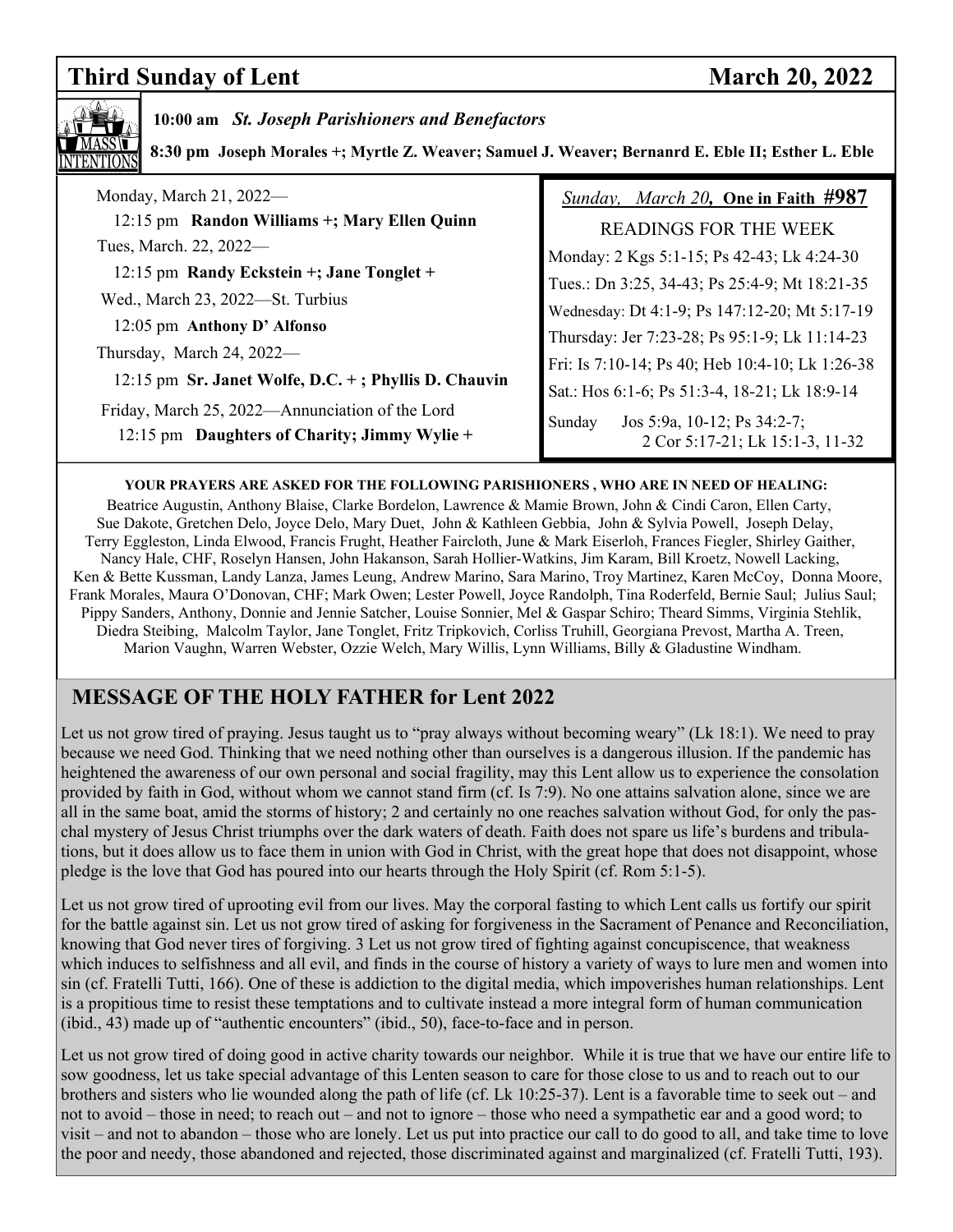## Merciful and gracious is the Lord, slow to anger and abounding in kindness.*— Psalm 103:8*

### **Fasting During Lent**

 *Fast from fear; feast on faith Fast from despair, feed on hope Fast from gravity; feast on joy Fast on selfishness; feast on generosity Fast on judging; feast on mercy* 

#### **TREASURE & STEWARDSHIP**

**March 13, Parish..…….…\$ 5,373.00** 

 *Thank you for your generosity!* 

**Stations of the Cross / Fish Fry**— Friday, April 1, 6:30 pm

**Confessions** will be available in all parishes from 5:00 p.m. — 6:30 p.m. on these Wednesdays during Lent: March 23, 2022, March 30, 2022 and April 6, 2022.



#### **TODAY'S READINGS**

**First Reading** — The LORD God appears to Moses and directs him to go and deliver the Israelites from Egypt (Exodus 3:1-8a, 13-15)

**Psalm** — The Lord is kind and merciful (Psalm 103) *or Psalm 95*.

**Second Reading** — We are not to grumble like the people with Moses in the desert (1 Cor. 10:1-6, 10-12)

**Gospel** — If you do not repent, you will perish (Luke 13:1-9)

# **HOLY GROUND**

 Moses met God in a most astounding way in the bush that was burning but not consumed by fire. Moses clearly had a powerful encounter with the Lord. He even felt bold enough to ask God's name, something unheard of among his people at the time—God's name was unspeakable. Moses stood on holy ground. Do we not also stand on holy ground? As people who are created in God's image and drawn to Christ through the waters of Baptism, we have been filled with God's grace and goodness. The ground of our lives is holy. Lent is a time when we are called to open our minds and hearts to Christ, rely on God's patient mercy, and to grow as God's holy people.

# **Pope Francis'** *March* **Intention**

*For a Christian response to bioethical challenges.* We pray for Christians facing new bioethical challenges; may they continue to defend the dignity of all human life with prayer and action.

#### **SANCTUARY CANDLE AND MASS INTENTIONS**

 The Sanctuary Candle this week is in memory of **Shirlanda Joseph.** To reserve the Sanctuary Candle in memory of someone or a special intention, call the church office (504-522-3186). The offering is \$15 for one week. The offering for Mass intentions is \$5.00.

#### **CHARTER FOR THE PROTECTION OF CHILDREN AND YOUNG PEOPLE**

In response to the Charter for the Protection of Children and Young People from the United States Conference of Catholic Bishops, the Archdiocese of New Orleans continues to make the Hot Line available for anyone who has been hurt or sexually abused by anyone who works for the Church. The Hot Line continues to be available; the number is (504) 522-5019. In continuing our commitment to support and to heal, we invite and encourage individuals who have been hurt or sexually abused recently or in the past by clergy, religious or other employees of the Archdiocese to call our Hot Line and your message will be received confidentially by a mental health professional. Anyone can make a direct call during regular business hours to the Victims' Assistance Coordinator at (504) 861-6253.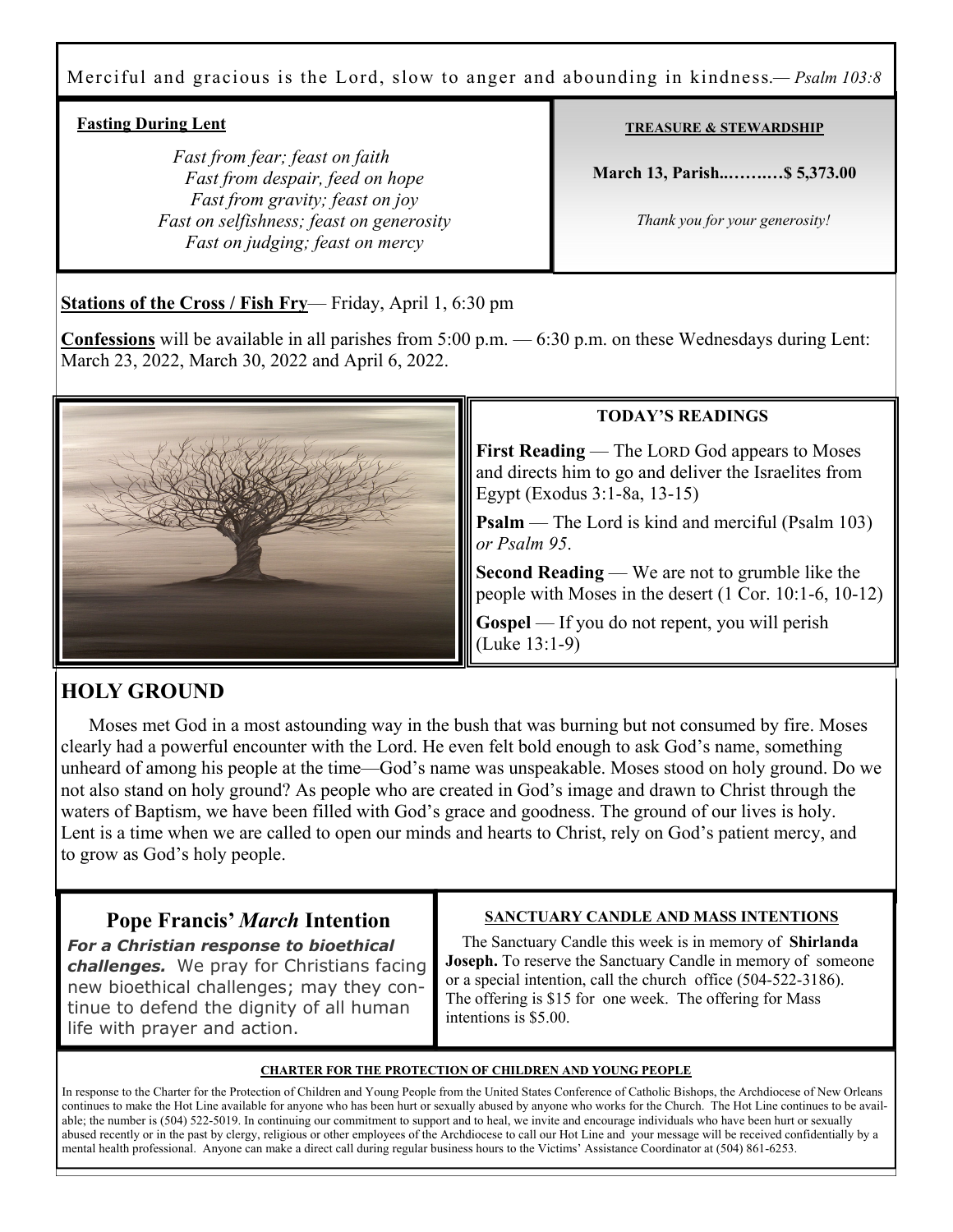# Suggested practices for a fruitful Lent

#### **Prayer**

Pray with other to improve relationship Visit/pray with someone who is sick Bring someone in sorrow a candle Remember/Pray for the dead Pray for God/Grand children Pray for the one we struggle to forgive Invite someone to Mass Bring someone to St. Joseph Altar

 Fast from fear; feast on faith Fast from despair, feed on hope Fast from gravity; feast on joy

#### **Charity**

Donate blood, food, useful clothing Take/ share a meal with someone alone Bring food to a shut-in Mow neighbor's lawn / pick up trash Help someone working outside Buy an extra ticket for a meal to give away Bring a cup of hot coffee to homeless Reflect on what you appreciate about another. Write a note, card, tell them

> Fast from bad news; feed on prayer Fast from discontent; feed on gratitude Fast from anger; feast on love

#### **Fasting**

Practice silence / active listening Spend day without judging others Avoid bickering, arguing, criticizing Fast from Gossip Let go of past hurt, resentment Invite others to go in front of you Unplug TV, Social Media, telephone Skip a meal or two  $-$  give to charity

Fast from worry; feed on patience Fast from bitterness; feast on love Fast from resentment; feed on mercy